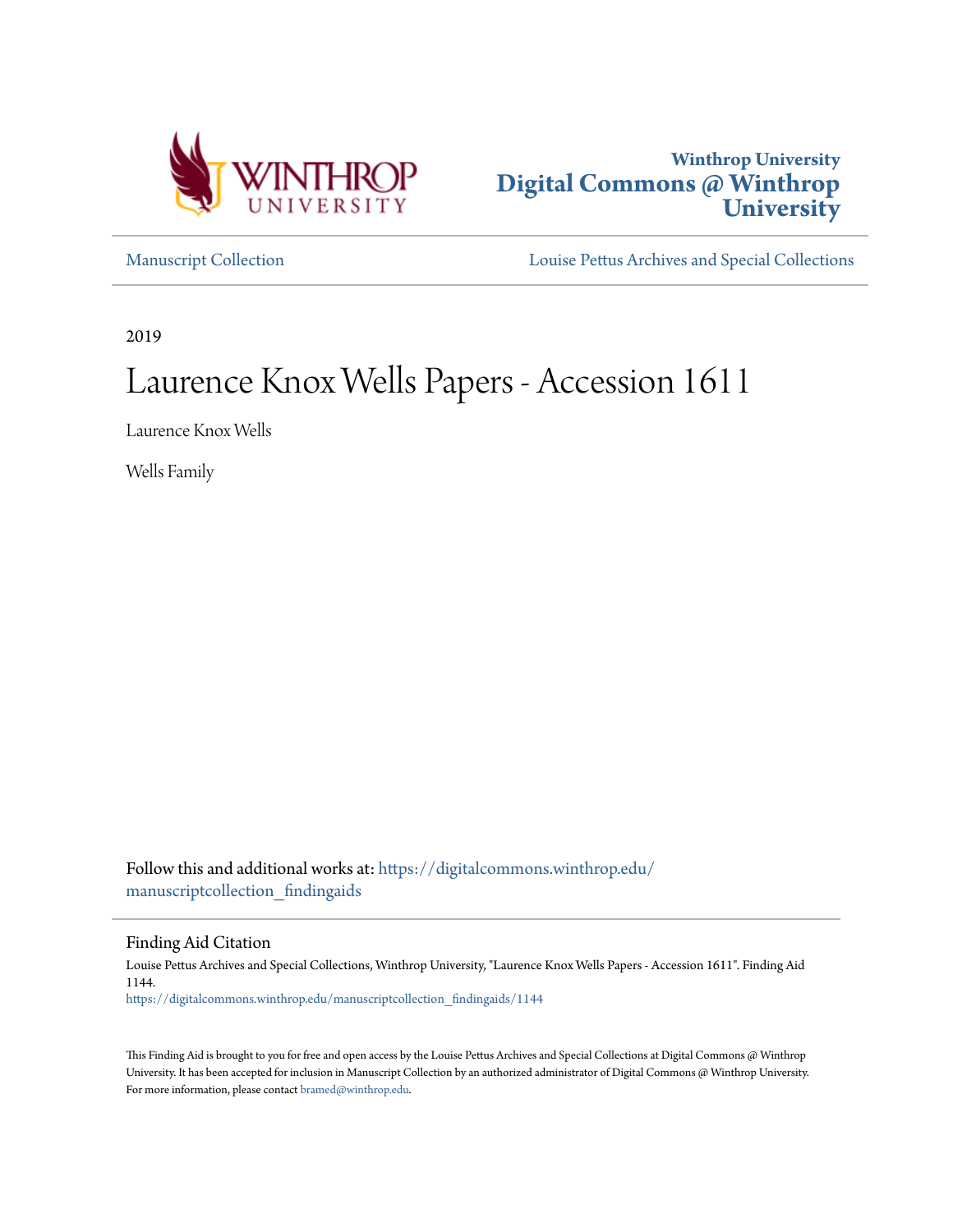## **WINTHROP UNIVERSITY LOUISE PETTUS ARCHIVES & SPECIAL COLLECTIONS**

**MANUSCRIPT COLLECTION**

## **ACCESSION 1611**

## **LAURENCE KNOX WELLS PAPERS**

1905-1998, 2010

4 Boxes, 13 Folders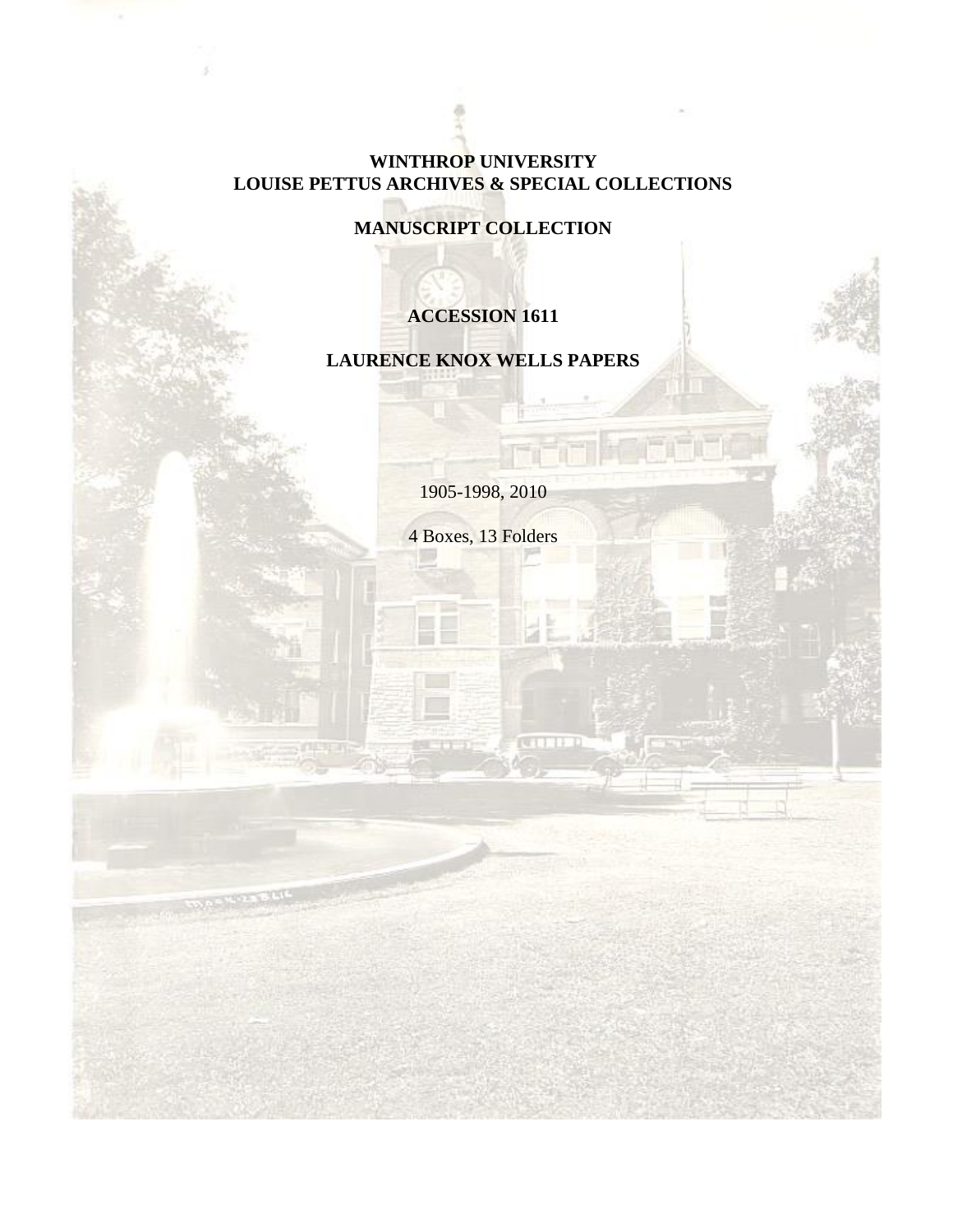## **WINTHROP UNIVERSITY LOUISE PETTUS ARCHIVES & SPECIAL COLLECTIONS**

## **MANUSCRIPT COLLECTION**

ADDITIONS: \_\_\_\_, \_\_\_, \_\_\_

ACC. NO.: **\_1611\_** PROCESSED BY: Elvia Manjarrez, Student Intern NO. OF SECTIONS: 2

### **LAURENCE KNOX WELLS PAPERS I**

The Lawrence K. Wells Papers were donated by Laurence Knox Wells to the Louise Pettus Archives and Special Collection at Winthrop University on October 10, 2017.

> Linear feet of shelf space occupied: 1.0 Approximate number of pieces: 2000

Restrictions: Open to researchers under the rules and regulations of the Louise Pettus Archives & Special Collections at Winthrop University.

Literary Rights: For information concerning literary rights please contact the Louise Pettus Archives & Special Collections at Winthrop University.

Scope and Content Note: **The Laurence Knox Wells Papers consist mainly of papers relating to family and genealogical research done by Mr. Laurence Wells (1938- ) for various family members and groups of his family from the 1950s throughout the 1990s. These papers contain records of family members from the late 1700s through the early part of the nineteenth century including genealogical records of family in the Revolutionary War to copied letters of a Confederate soldier during the Civil War. The family names included in the research include: Barry; Davison; Faris; Foster; Hagans; Henry; Lattimore; Love; Martin; McKnight; Palmer; Ross; Smith; Stallings; Wells; Winborne;**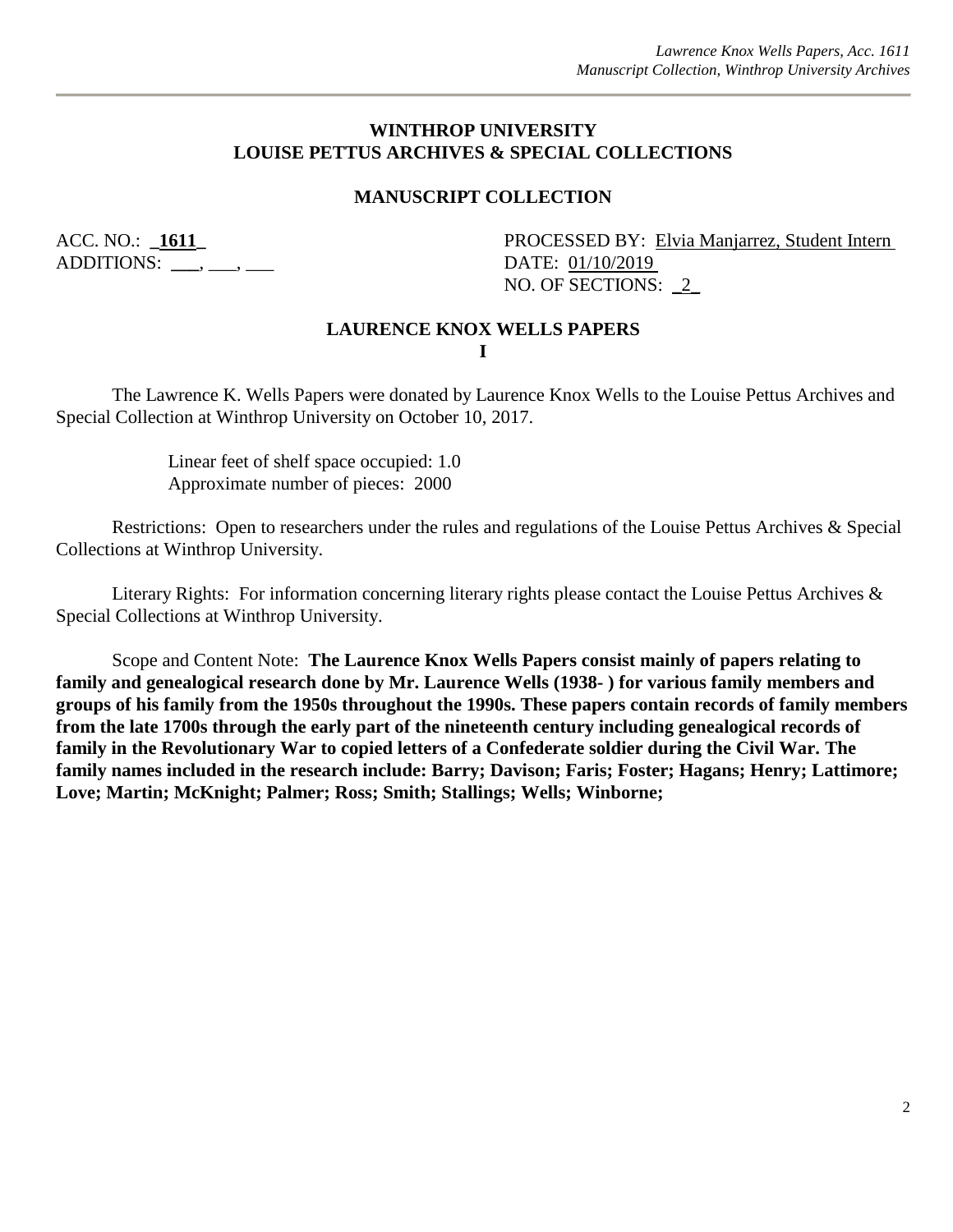### **DESCRIPTION OF SERIES**

### **Box(es) Folder(s) Series Year(s)**

This series consists of genealogical records compiled by Laurence K. Wells, pertaining to the Lattimore Family. Included in this series: *Notes on Lattimores in Pennsylvania*; *The Genealogical Society of Pennsylvania's* copy of the "Lattimore Family in Northumberland County, Pennsylvania" from the Herber G. Gearhart Collection: *The Scotch-Irish Settlements*; copies from the *Third Edition of the Handy Book for Genealogists*, correspondence between L.K Wells and others concerning the Lattimore Family*; Clerk of Court, Deed Record* from York County Courthouse April 3, 1987*,* York S.C; "Genealogical Records Of William Ceddes Latimer" from the book *Genealogical Records of George Small, Philip Albright, Johann Daniel Dunckul, William Ceddes Latimer, Thomas Gartom, John Reid, Daniel Genezet, Jean Crommelin, Joel Richardson* compiled by Samuel Small Jr. published by J.B Lippincott Company, Philadelphia, 1905; Letters of Correspondence between a member of the Latimore Family and several people including Lawrence K. Wells.

## 1 2 HENRY FAMILY ca. 1970-1981

This series consists of genealogical records pertaining to the Henry Family History starting in the year 1715-1839: *William Henry*, *Three James Henrys of York County S.C*, *Marriages and Deaths; Malcom Henry and Decedent* and written notes compiled by Lawrence K. Wells.

## 1 3 DAVISON FAMILY ca. 1976

This series consists of genealogical records pertaining to the Davison Family including: a booklet entitled *The Origins and Offspring of John Davison*; the Obituary of James B. Davison; a booklet entitled *Land and Davison Family History*, written by James N. Land, Sr. (Bedford Pennsylvania, 1976); a short article entitled: "The First Three Generations of Descendants of James Black Davison and Sarah Latimer Davison and the Husbands and Wives of Descendants in the First Two Generations" (1971); a short article entitled: "In Regard to Participation in the Civil War by Eight Davison Brothers and their One Brother in Law, all of York County, S.C" and a notecard compiled by Lawrence K. Wells.

1 1 LATTIMORE FAMILY ca. 1905-1987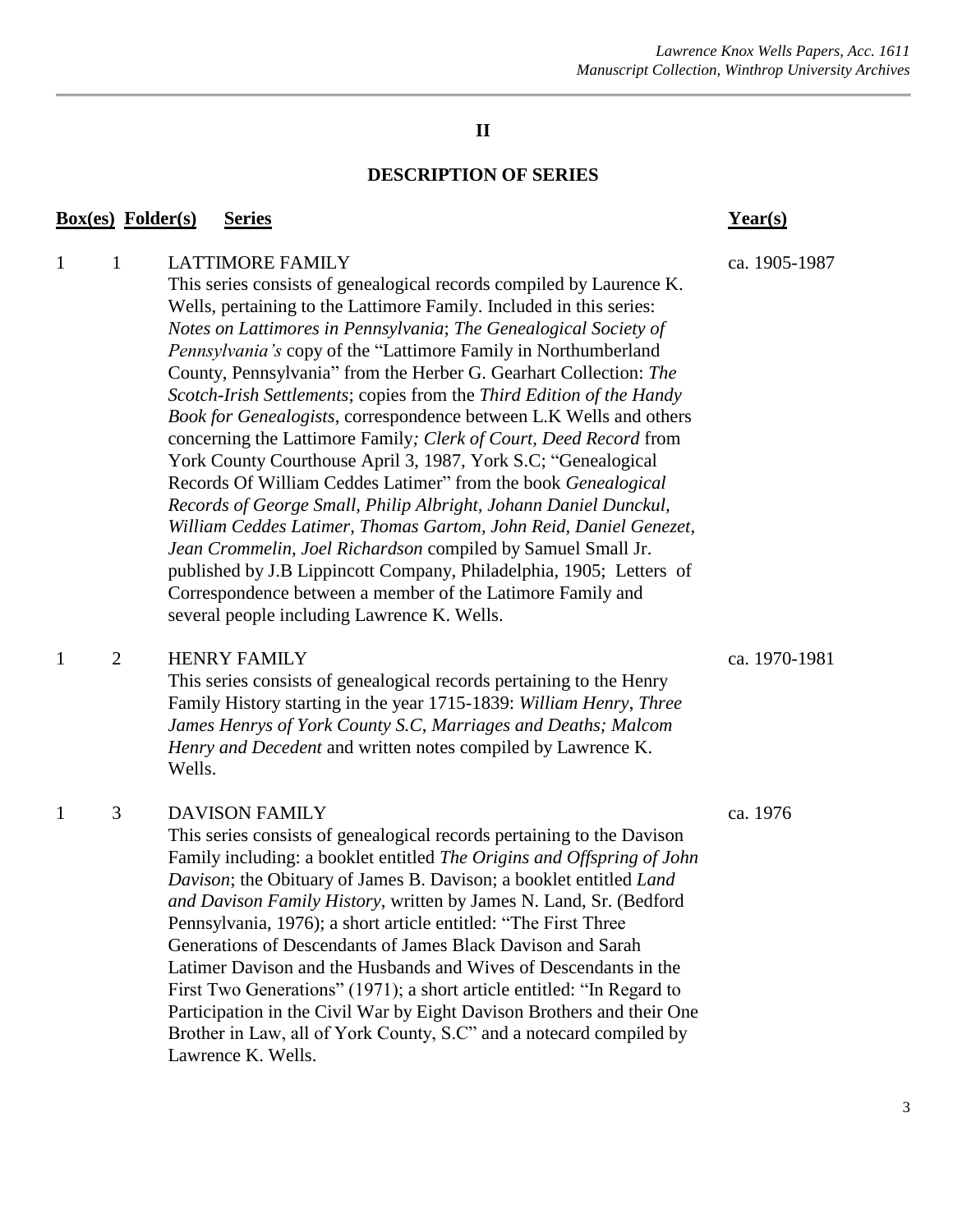### **DESCRIPTION OF SERIES (cont.)**

### **Box(es) Folder(s) Series Year(s)**

1 4 CEMETERY RECORDS 1790-1815 1980-1982 This series consists of case tombstone inscriptions and cemetery records from the following cemeteries and locations: Woodside Cemetery in Clover, S.C inscribed by Jeanna Ferguson; Rose Hill Cemetery, York S.C inscribed by T.J Caldwell and J.E Hart, Jr.; Bethel Presbyterian Churchyard in York County, S.C inscribed by T.J Caldwell and J.E Hart, Jr.; Concord Churchyard or Cemetery, located in York County near the Catawba River, adjacent to Lake Wylie Power Plant inscribed by T.J Caldwell and J.E Hart, Jr.; Alison Creek Presbyterian Churchyard in York County S.C; Case #79, File #3845 William Choate; Case #20, File # 351 Andrew B. Simril. Compiled by Lawrence K. Wells.

### 1 5 MCKNIGHT FAMILY ca. 1965

This series consists of genealogical records, pertaining to the McKnight Family and other related families compiled by Lawrence K. Wells including: a short booklet entitled *An Incomplete Sketch of the Earliest Mcknights, Lindseys,and McCleaves of SW York Co., S.C* by L.K Wells, a booklet entitled: *The York County McKnights and Their Kin Including the Lindsay and McCleave Families;* Notes and Correspondence of Jenny Maye Foster – which contains more information concerning the Lindsay family as well; a booklet entitled *John McKnight and His Family County Antrim, Ireland to Charleston, S.C. 1772 York Co. S.C. with ties to Freeman, Hoggue McCleave, Lindsay, and Sterling descendants in Blount Co., Alabama and Texas*  compiled by Sonia Bennett Murray (Mrs.) Gilbert L. Murray.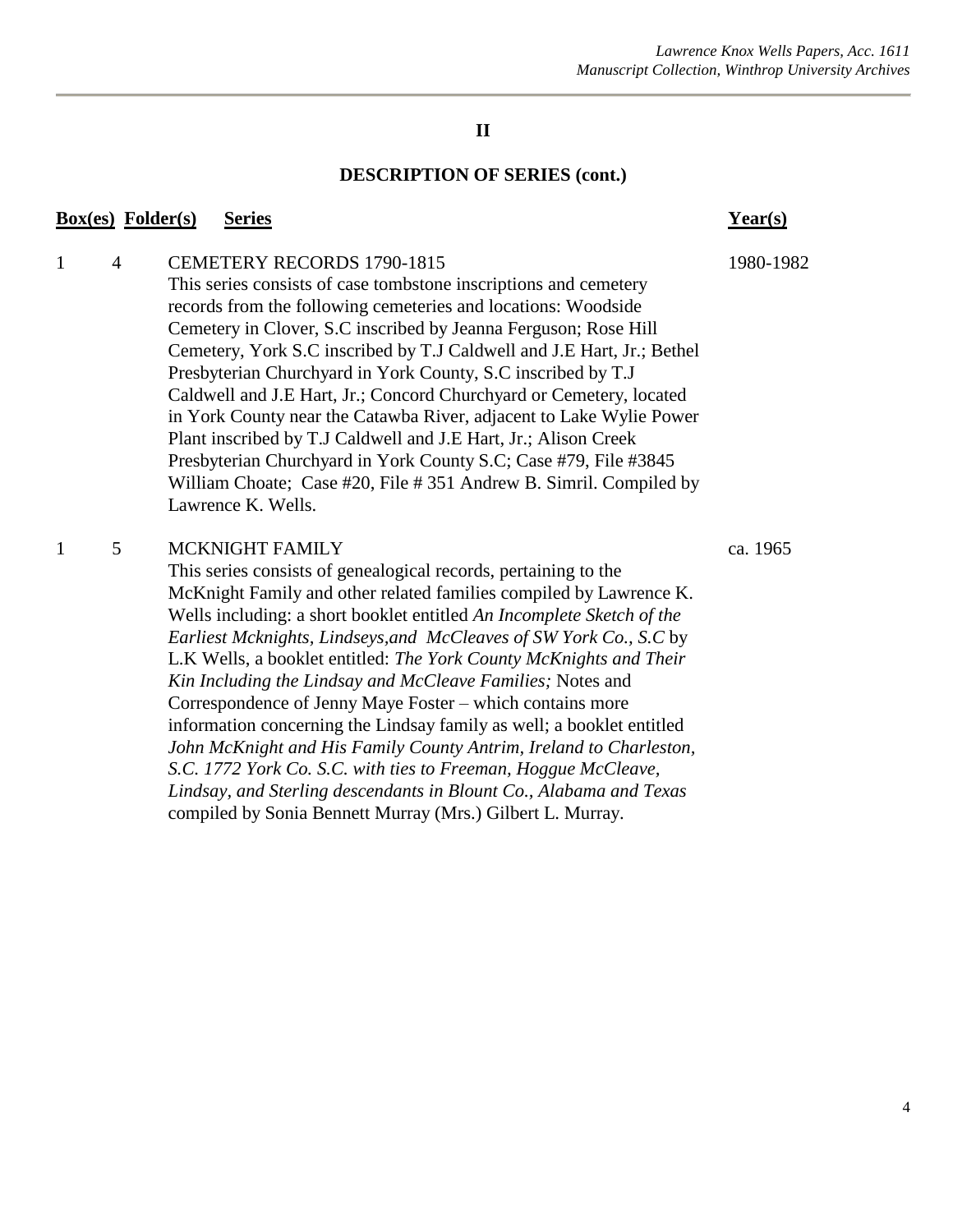## **DESCRIPTION OF SERIES (cont.)**

|                | <b>Box(es)</b> Folder(s) | <b>Series</b>                                                                                                                                                                                                                                                                                                                                                                                                                                                                                                                                                                                                                                                                                                                                                                                                                                                                                                                                                                          | Year(s)       |
|----------------|--------------------------|----------------------------------------------------------------------------------------------------------------------------------------------------------------------------------------------------------------------------------------------------------------------------------------------------------------------------------------------------------------------------------------------------------------------------------------------------------------------------------------------------------------------------------------------------------------------------------------------------------------------------------------------------------------------------------------------------------------------------------------------------------------------------------------------------------------------------------------------------------------------------------------------------------------------------------------------------------------------------------------|---------------|
| $\overline{2}$ | 6                        | <b>LOVE FAMILY</b><br>This series consists of genealogical records perhaps compiled by<br>Laurence K. Wells, pertaining to the Love Family, including a short<br>publication entitled "William and Robert Love, Brothers", "The Love<br>Families of Beersheba, Sharon and Bethany Churches York County,<br>S.C" Compiled by Laurence K. Wells; a short article entitled "Andrew<br>Love" which includes a list of his descendants; a short article entitled<br>"William and Robert Love, Brothers, Their Irish Origins and American<br>Beginnings" transcribed by Laurence K. Wells; Love Family History:<br>Research of My Uncle Walter Brown Love, Jr.; Article entitled,<br>"Alexander Love, Godfather of York"; a letter by Martha Love<br>transcribed by Lawrence K. Wells; articles entitled "History of Pike<br>County"; an article entitled "Descendants of Tyra S. Taylor"; an article<br>entitled "Ancestors of Tyra S. Taylor; and an article entitled "Love<br>Genealogy". | ca. 1987-1998 |
| $\overline{2}$ | 6                        | PALMER FAMILY<br>This series consists of genealogical records compiled by Laurence K.<br>Wells, pertaining to the Palmer Family including: "Sketch of the<br>Descendants of Joseph Palmer" written by the late Joseph E. Hart Jr. of<br>York, S.C (1745-1906) and includes a brief biography of Joseph<br>Palmer followed by a list of his descendants.                                                                                                                                                                                                                                                                                                                                                                                                                                                                                                                                                                                                                                | ca. 1906      |
| $\overline{2}$ | 6                        | <b>ROSS FAMILY</b><br>This series contains information on different genealogical records<br>perhaps compiled by Laurence K. Wells, as it pertains to the "Notes on<br>the Ross Families of York County, S.C Is a list of descendants and<br>connections between different families.                                                                                                                                                                                                                                                                                                                                                                                                                                                                                                                                                                                                                                                                                                    | nd            |
| $\overline{2}$ | 6                        | <b>SMITH FAMILY</b><br>This series consists of a typed copy of genealogical records of Henry<br>Smith and his descendants from 1790 through 1830.                                                                                                                                                                                                                                                                                                                                                                                                                                                                                                                                                                                                                                                                                                                                                                                                                                      | nd            |
| 2              | 6                        | <b>HAGANS FAMILY</b><br>This series consists of genealogical records compiled by Laurence K.<br>Wells, pertaining to the genealogical record beginning with Patrick<br>Hagans in 1796 and lists his descendants through 1978.                                                                                                                                                                                                                                                                                                                                                                                                                                                                                                                                                                                                                                                                                                                                                          | nd            |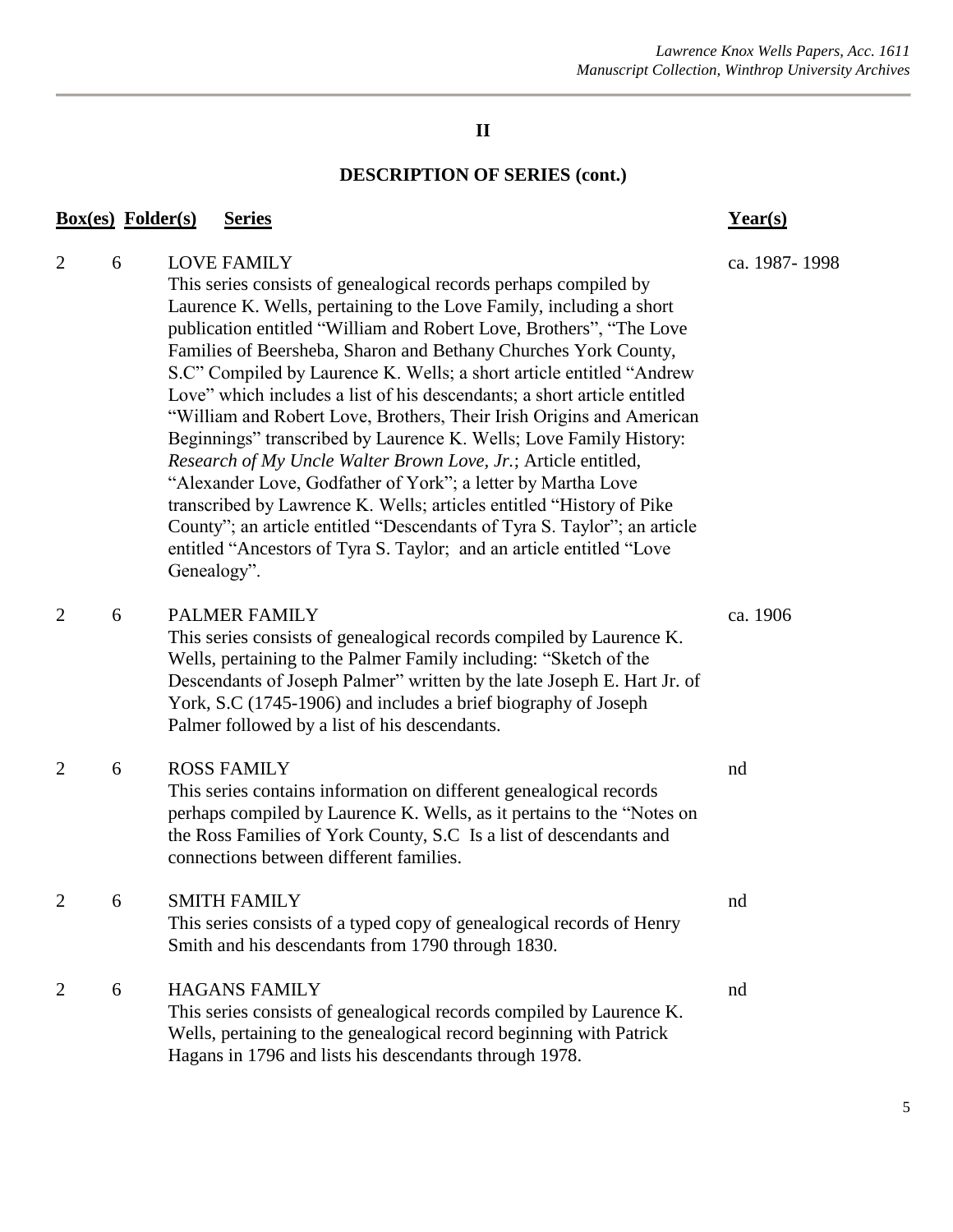## **DESCRIPTION OF SERIES (cont.)**

|                | <b>Box(es)</b> Folder(s) | <b>Series</b>                                                                                                                                                                                                                                                                                                                                                                                                                                                                                                           | $Year(s)$ |
|----------------|--------------------------|-------------------------------------------------------------------------------------------------------------------------------------------------------------------------------------------------------------------------------------------------------------------------------------------------------------------------------------------------------------------------------------------------------------------------------------------------------------------------------------------------------------------------|-----------|
| $\overline{2}$ | 6                        | <b>FARIS FAMILY OF BETHANY</b><br>This series consists of records compiled by Laurence K. Wells,<br>pertaining to the Faris family of Bethany Associate Reformed Church<br>near Clover, in York County, S.C beginning with the earliest known<br>ancestor, Samuel W. Faris (ca. 1785) and lists his descendants through<br>1925.                                                                                                                                                                                        | ca. 1988  |
| $\overline{2}$ | 6                        | <b>FOSTER FAMILY</b><br>This series consists of genealogical records compiled by Laurence K.<br>Wells, pertaining to the Foster family of Union and York County, S.C<br>including "Descendants of Robert D. Foster (1805-1855) Union and<br>York Districts, S.C" found online ; "An Attempted Genealogy of<br>Fosters in Colonial Virginia Compiled from Secondary or Tertiary<br>Sources" by Dr. Bill G. Foster.                                                                                                       | ca. 2010  |
| $\overline{2}$ | 7                        | <b>TEMPLETON FAMILIES</b><br>This series consists of genealogical records compiled by Laurence K.<br>Wells, pertaining the Templeton family including, Origins of the<br>Templeton Families of North and South Carolina by Laurence Knox<br>Wells.                                                                                                                                                                                                                                                                      | nd        |
| $\overline{2}$ | $\tau$                   | <b>BARRY FAMILY</b><br>This series consists of genealogical records compiled by Laurence K.<br>Wells, pertaining to the Barry family. It includes a booklet entitled The<br>Carolina Backcountry Ancestors of Andrew Moore Barry: Barry<br>Family compiled by T. J Barry, Jr. which includes "The Barrys and<br>their Kin: Earlier Generations of a Scotch-Irish Presbyterian Family,<br>Moore Family, and Kilgore Family" There is information on the<br>Britton (or Brittain) Family of Rowan County, North Carolina. | nd        |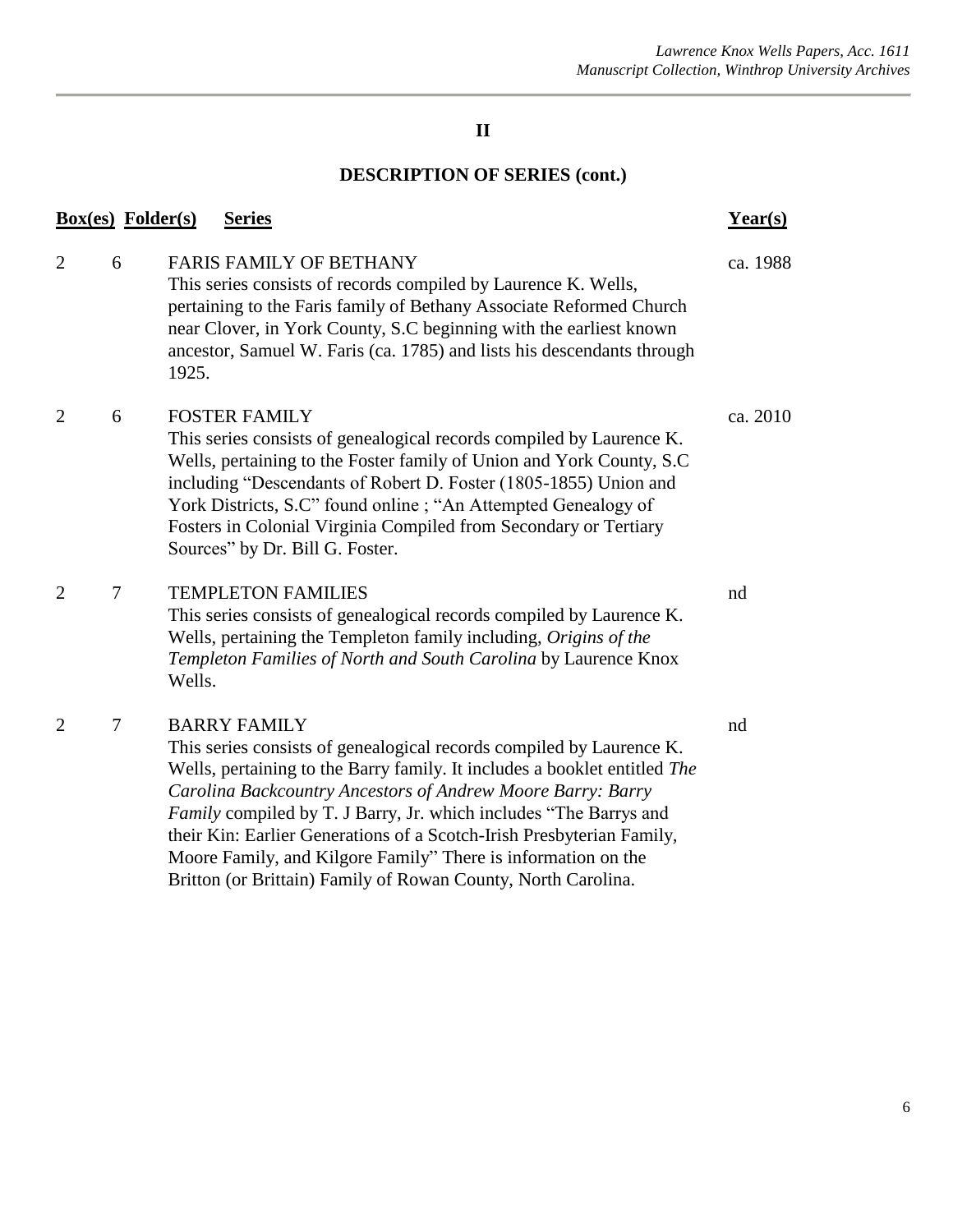### **DESCRIPTION OF SERIES (cont.)**

## **Box(es) Folder(s) Series Year(s)** 2-3 8-9 WELLS FAMILY ca. 1970-2005 This series consists of genealogical records pertaining to the John Wells Family including: "A Trial Genealogy Incorporating the Research of Mr. Kenyon Withrow (Ellenboro, N.C) Compiled by Laurence K. Wells Kingstree, S.C. 1978; an article entitled "Descendants of John Wells" from Family Tree Marker's Genealogy Site: Genealogy Report: Descendants; also included is correspondence between Laurence K. Wells and others relating to the family; and article entitled "the Welles of Orange County, NC."; an article entitled "*The Genealogy of John Wells, (Jr.) and His Family of Knox and Whitley Counties – Kentucky* researched by James H. and Dorothy L. Wells of Lexington, Kentucky compiled by Dorothy L. Wells, 1980; an article entitled "Wells- Steele Connection –Kentucky and Indiana", an article entitled "Our Ancestry" referencing Laurence K. Wells personal ancestry which includes a photograph of Marcus R. Wells, Harriet D. Wells and their children James S. and Zulia Wells; a booklet entitled: "A Partial Account of the Descendants of John Wells Pioneer Resident Cleveland County, North Carolina" Deed Records; "John Wells and His Descendants (2)" includes Mexican American War Military Records Caldwell's 3rd Regiment; "Is this the Wells-Collins Connection?" [no author]. 3 10 WINBORNE - STALLINGS FAMILY 1980-1997 This series consists of genealogical records pertaining to the Winborne- Stallings Family connection to the Wells family and includes correspondence records of lands, deeds, and plats. 3 11 WINBORNE FAMILY 1985 This series consists of genealogical records pertaining to the Winborne Family including: "Winborne (Winburn) Descendants of William Winborne, Sr. Who Died 1761 Northhampton County, NC." Compiled by Mrs. Marion (Helen A.) Johnson. (1985).